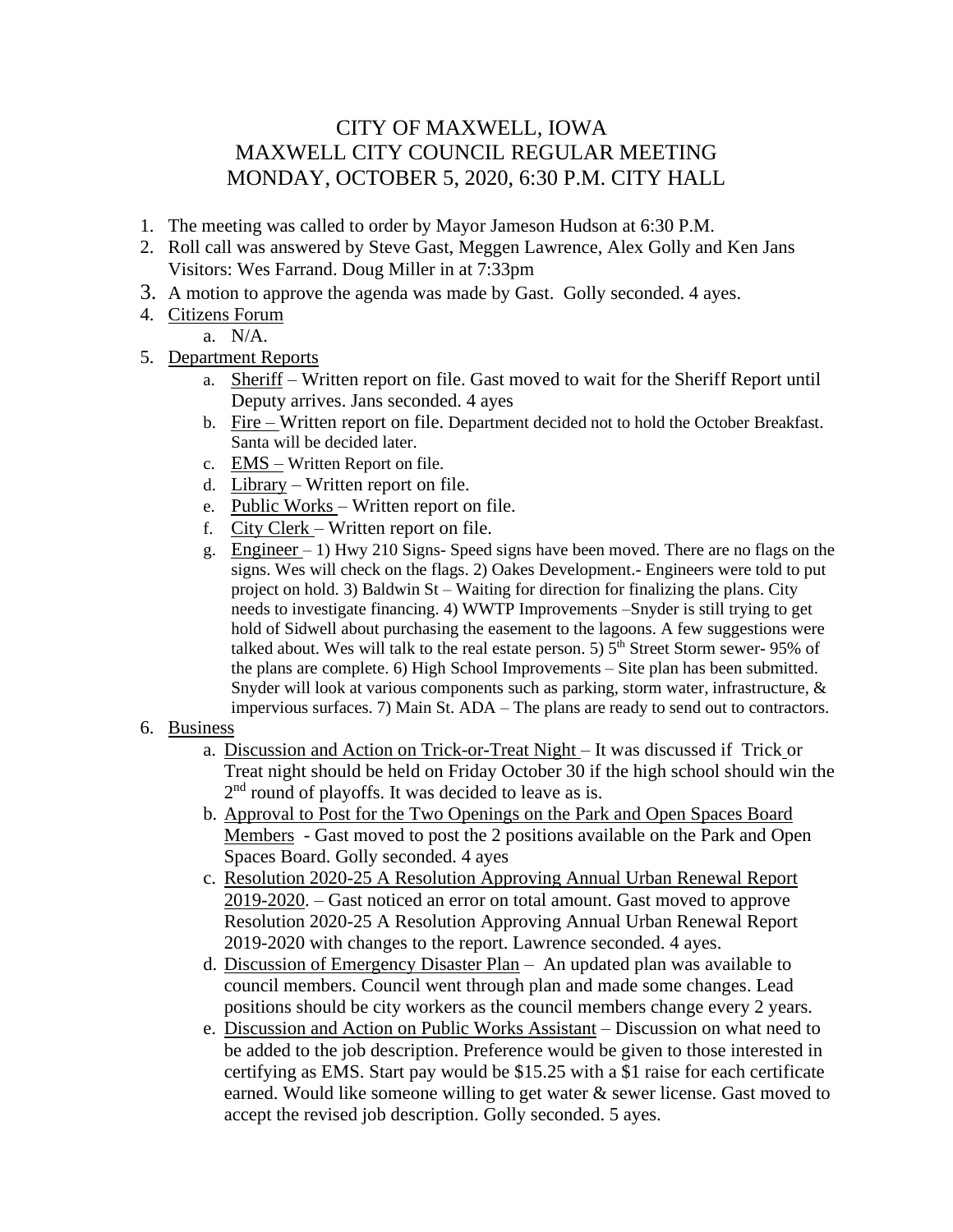- 7. Council and Mayor Reports
	- a. Complaints  $-1$ ) A complaint was received against the sheriff's office.  $-$  A party was being held behind 90 Main St. They were throwing beer bottles on top of the MACC building. It was called in because there was underage drinking. It was found out later that the deputy did not ask for ID's, so he did not do anything about the underage drinking. Ken said that he has been working to get job descriptions for a Public Safety Officer. He has talked to Collins Fire Chief about sharing an officer. The school has not had a Story County Officer visit for several weeks. Ken has set up a meeting with the Nevada Chief, EMS, Fire, Collins Fire and Collins City Council Member on Oct. 18<sup>th</sup> to talk about a public safety officer and the equipment needed.
	- b. Steve Gast 1) Discussion about Old Settlers/Market in the Park sharing the park during Old Settlers. Old Settlers Committee would like to have the council decide on whether Market in the Park could set-up in the park during Old Settlers. 2) Since a budget amendment will be needed for the \$7,000 added to the park budget for the shelter project at the Freedom Rock, Steve would like the city to be the principal and MARC, American Legion and VFW will pay the city for their portions of the project. 3) There will be no VFW/American Legion dinners for November and December. It will be decided on future dinners in December.
	- c. Alex Golly  $-1$ ) Alex asked about the attorney's opinion about the costs of recurring calls. 2) Alex would like to get a list of nuisance properties and have monthly reports on where the nuisances are in the systems. 3) He wanted to know the ordinances on trailers parked in the parking area of the street, how we can give them tickets or get them moved.
	- d. Doug Miller  $-1$ ) Doug would like to have a workshop/budget meeting when Tionna has the audits ready. 2) City needs to make a list of properties that still need to be cleaned up after derecho.
	- e. Ken Jans- Ken had already talked bout the progress on the public safety office. A meeting was set-up to talk with Chief Martinez of the City of Nevada.
	- f. Jameson Hudson –1) Jameson talked about the Market in the Park 5k Walk/Run. 2) Jerry Gardner is back in the states and Jameson would like to do something special for his homecoming. He has served 3 tours of duty. 3) Jameson found a new conference phone that had more microphones for \$300.

## 8. Consent Agenda

**a.** Gast moved to accept the September 14, 2020 minutes and bills. Ken seconded. 5 ayes.

| <b>CLAIMS REPORT</b>                |                                 |               |          |
|-------------------------------------|---------------------------------|---------------|----------|
| <b>VENDOR</b>                       | <b>REFERENCE</b>                | <b>AMOUNT</b> |          |
| AFLAC                               | AFLAC CANCER                    | S             | 252.48   |
| <b>BARCO MUNICIPAL PRODUCTS INC</b> | STREET SIGN REPLACEMNT WINDSTM  | Ş             | 1,318.93 |
| <b>CASEY'S BUSINESS MASTERCARD</b>  | <b>MONTHLY GAS &amp; DIESEL</b> |               | 843.74   |
| CENTRAL IOWA SHORTLINE LLC          | 11778,11796,11800,OIL,CLEANER   |               | 18.45    |
| <b>CONSUMERS ENERGY</b>             | RCH ELECTRIC                    |               | 52.00    |
| DAVE POMEROY                        | 9/14/2020-MOWING & CLEAN-UP     |               | 1,200.00 |
| <b>EMERGENCY MEDICAL PRODUCTS</b>   | <b>EMS SUPPLIES</b>             |               | 1,202.37 |

**b.** Bills presented were as follows: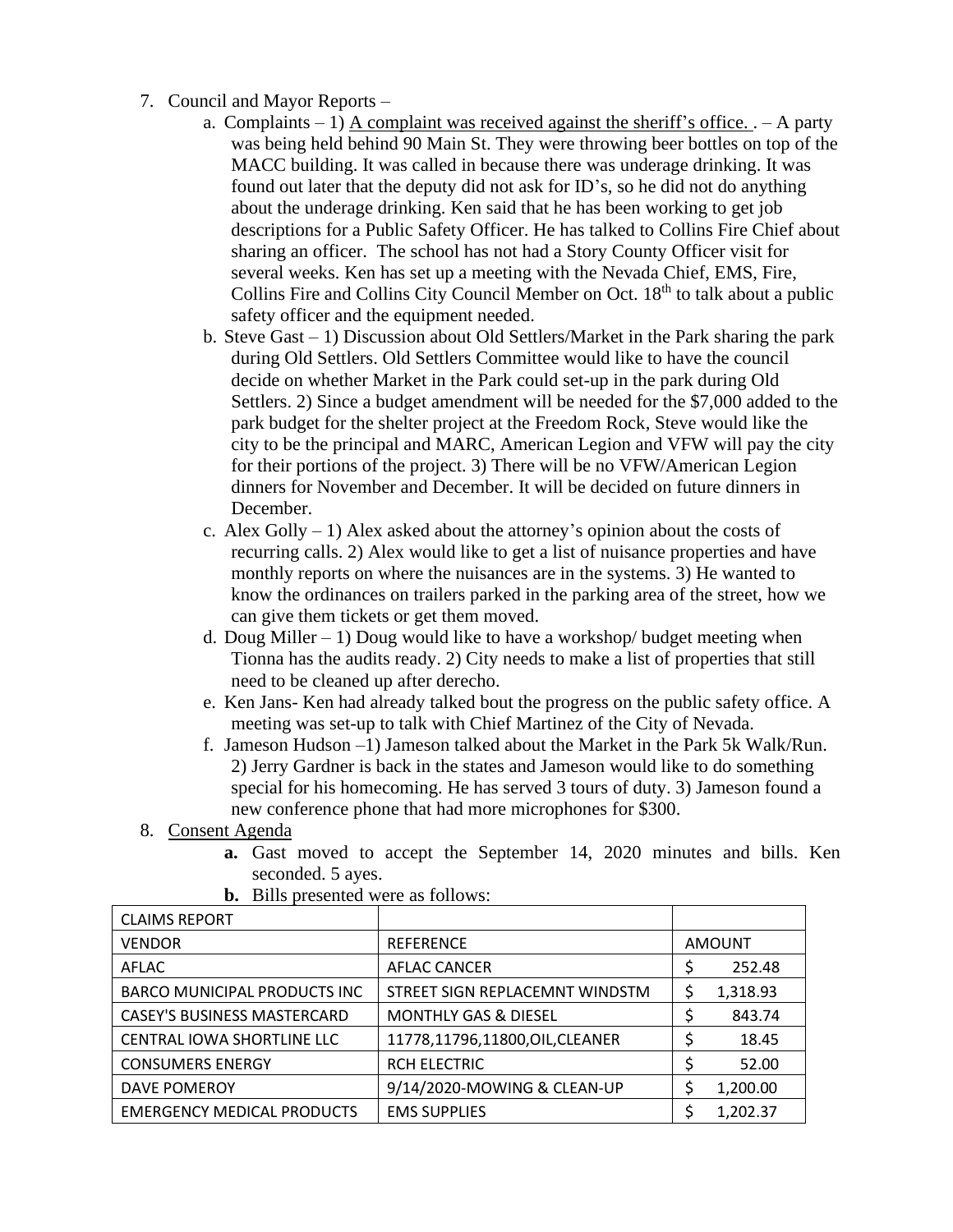| <b>IOWA ONE CALL</b>             | <b>LOCATES</b>                       | \$<br>41.20     |
|----------------------------------|--------------------------------------|-----------------|
| <b>IPERS</b>                     | <b>IPERS</b>                         | \$<br>1,683.99  |
| <b>JOEL KAHLER</b>               | RENTAL FEES RETURNED                 | \$<br>95.00     |
| JOHN DEERE FINANCIAL             | BATTERY FOR JD-DAMAGED IN WIND       | \$<br>168.91    |
| <b>KEYSTONE LABORATORIES INC</b> | #1D06963-RADIUM 226/228              | \$<br>367.50    |
| LL PELLING CO                    | <b>STREET REPAIRS</b>                | \$<br>35,585.40 |
| <b>MAXWELL STATE BANK</b>        | FED/FICA TAXES                       | \$<br>2,787.80  |
| <b>NEW CENTURY FS</b>            | LP GAS                               | \$<br>2,310.15  |
| SINCLAIR CONSTRUCTION            | #810407-REROOF PUMP HOUSE            | \$<br>1,067.00  |
| <b>SNYDER &amp; ASSOCIATES</b>   | 119026601-12 WWTP IMPROVEMENTS       | \$<br>31,963.00 |
| STATE LIBRARY OF IOWA            | <b>FY2021 STATEWIDE DATABASE PKG</b> | \$<br>80.20     |
| TODD WHITE PLUMBING              | 2 CURB STOPS FOR 204-208 MAIN        | \$<br>535.56    |
| <b>ROD MEEK</b>                  | TREES IN CEMETERY                    | \$<br>8,800.00  |
| TREASURER STATE OF IOWA          | UMCLAIMED CHECK ALAN WILSON          | \$<br>10.97     |
| TREASURER-STATE OF IOWA          | <b>STATE TAXES</b>                   | \$<br>1,580.00  |
| U.S. BANK                        | FREE CONFERENCE CALL                 | \$<br>19.19     |
| ZIEGLER INC                      | #U31714012-908M CATERPILLER          | \$<br>3,432.00  |
| <b>Accounts Payable Total</b>    |                                      | \$<br>95,415.84 |
| Total Paid On: 9/23/20           |                                      | \$<br>4,546.55  |
| <b>Total Payroll Paid</b>        |                                      | \$<br>4,546.55  |
| ***** REPORT TOTAL *****         |                                      | \$<br>99,962.39 |
| <b>GENERAL</b>                   |                                      | \$<br>10,256.03 |
| ROAD USE TAX                     |                                      | \$<br>37,278.52 |
| FEMA WIND DISASTER 2020          |                                      | \$<br>13,299.00 |
| <b>WATER</b>                     |                                      | \$<br>4,367.13  |
| <b>SEWER</b>                     |                                      | \$<br>3,571.71  |
| <b>WWTP FACILITY</b>             |                                      | \$<br>31,190.00 |
| <b>TOTAL FUNDS</b>               |                                      | \$<br>99,962.39 |
|                                  |                                      |                 |
| To be paid Oct 2, 2020           |                                      |                 |
| <b>ACCESS</b>                    | <b>MONTHLY PRINTER RENT</b>          | \$<br>172.88    |
| <b>ALLIANT ENERGY</b>            | <b>MONTHLY UTILITY BILL</b>          | \$<br>5,131.83  |
| <b>ARBOR MASTERS</b>             | <b>DEBRIS REMOVAL</b>                | \$<br>59,779.75 |
| <b>BADGER METER</b>              | <b>WATER METER READS</b>             | \$<br>347.10    |
| CALDWELL, BRIERLY, & CHALUPA LLC | ANGEL LLC CASE                       | \$<br>658.00    |
| CHEM-SULT, INC                   | SODIUMHYPOCHLORITE & PHOSPHATE       | \$<br>361.00    |
| <b>EXTENSION ISU-STORY CNTY</b>  | MOSQUITO/SPRAYING CLASSES            | \$<br>70.00     |
| <b>IAMU</b>                      | WATER/WASTEWATER CLASSES             | \$<br>75.00     |
| <b>IOWA DNR</b>                  | <b>WATER USE FEE</b>                 | \$<br>95.00     |
| IOWA REGIONAL UTILITIES ASSOC    | RCH MONTHLY USAGE                    | \$<br>405.48    |
| <b>KEYSTONE LABORATORIES INC</b> | #1D07505-SOLIDS, BOD, NITROGEN       | \$<br>106.50    |
| RACOM CORPORATION                | <b>STORY COM RADIOS</b>              | \$<br>28,130.59 |
| SINCLAIR CONSTRUCTION            | LEGION FIELD CONCESSION STAND        | \$<br>1,080.00  |